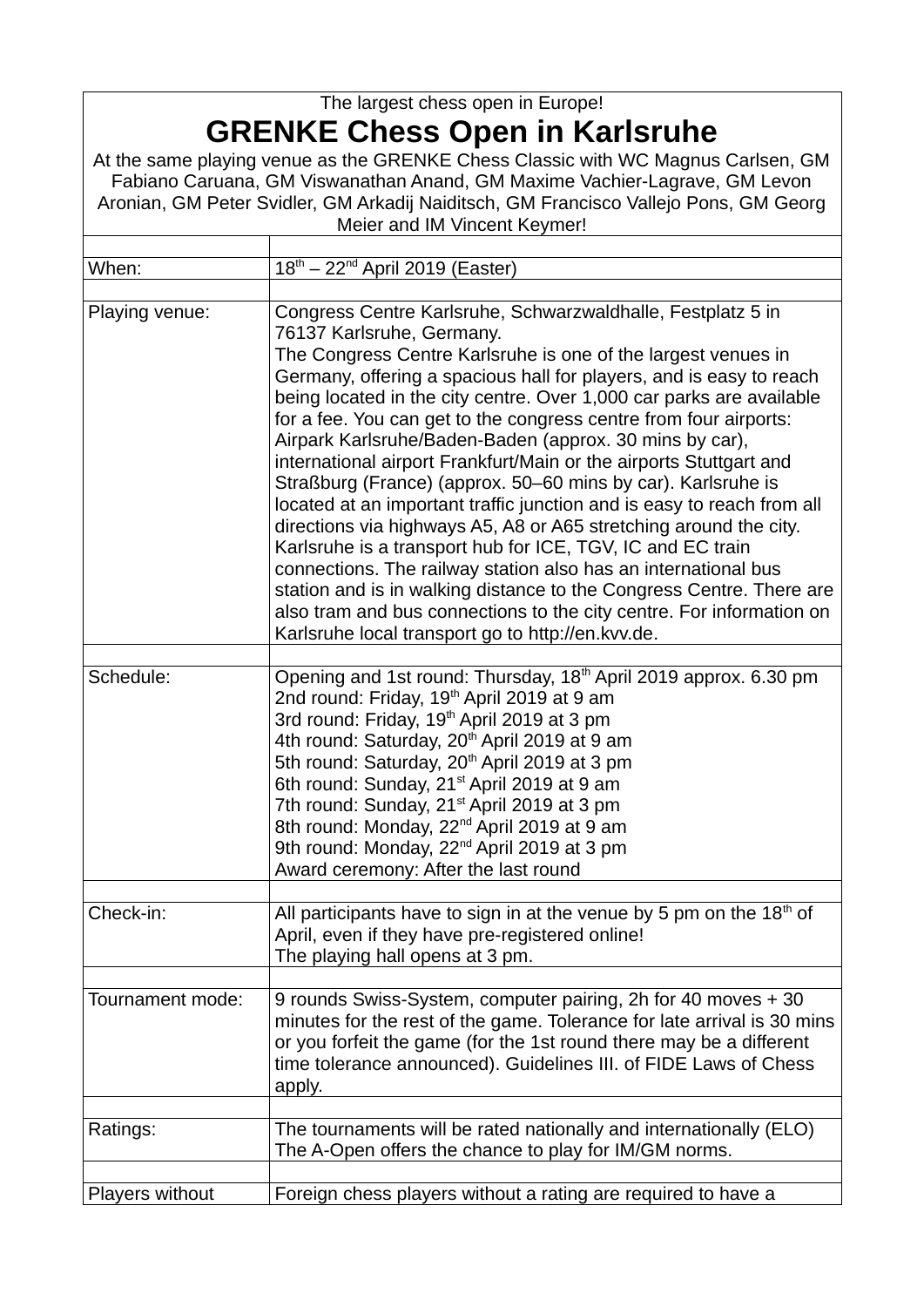| national or          | written statement from their chess federation citing their playing                                                                                                                                                                                                                                                                                                                                                                                                                                                                                                              |
|----------------------|---------------------------------------------------------------------------------------------------------------------------------------------------------------------------------------------------------------------------------------------------------------------------------------------------------------------------------------------------------------------------------------------------------------------------------------------------------------------------------------------------------------------------------------------------------------------------------|
| international rating | strength. The tournament director will decide in which category<br>German players without a club membership or rating are allowed to                                                                                                                                                                                                                                                                                                                                                                                                                                            |
| (ELO)                | play (please pre-register).                                                                                                                                                                                                                                                                                                                                                                                                                                                                                                                                                     |
|                      |                                                                                                                                                                                                                                                                                                                                                                                                                                                                                                                                                                                 |
| Prizes:              | All prizes are guaranteed. Each player can only win one prize. In<br>case of a tie in the A-Open, the prize money will by determined by<br>"Hort-System". In B and C-Open, special and rating prizes will be<br>decided by "Buchholz" (no sharing of prizes). Special prizes will<br>only be paid out if there are at least five participants in each<br>category.<br>To receive any prize money you must be present at the award<br>ceremony.<br>Prize money for foreigners without permanent German residency<br>will be taxed according to the German income tax law (EStG). |
| Registration:        | Please transfer the entry fee on the account of Schachzentrum                                                                                                                                                                                                                                                                                                                                                                                                                                                                                                                   |
|                      | Baden-Baden e.V. IBAN DE65 6625 0030 0030 2291 40 BIC<br>SOLADES1BAD by the $12th$ April 2019. In your bank transfer please                                                                                                                                                                                                                                                                                                                                                                                                                                                     |
|                      | write in "reason of transfer" your name, date of birth and club name.                                                                                                                                                                                                                                                                                                                                                                                                                                                                                                           |
| Accommodation:       | Karlsruhe offers a variety of accommodation possibilities. Please<br>check an Internet booking site to find a room or apartment that suits<br>your needs. The hotels closest to the Congress Centre are the<br>Novotel and the Achat hotel. For further information on Karlsruhe<br>tourism go to www.karlsruhe-tourismus.de.                                                                                                                                                                                                                                                   |
|                      |                                                                                                                                                                                                                                                                                                                                                                                                                                                                                                                                                                                 |
| Arbiters:            | Jens Wolter, International Arbiter<br>Daniel Fuchs, International Arbiter<br>Michael Rütten, International Arbiter<br>Silverio Martinez, International Arbiter<br>Bernhard Ast, FIDE-Arbiter<br>Achim Jooß, FIDE-Arbiter<br>Michael Weber, FIDE-Arbiter<br>Fabian Winker, FIDE-Arbiter<br>Carsten Haase, FIDE-Arbiter<br>Dr. Stephan Martens, FIDE-Arbiter<br>Sven Noppes, FIDE-Arbiter                                                                                                                                                                                         |
| Information:         | <b>Tournament director Sven Noppes</b><br>Mobile: +49 172/7258738<br>E-Mail: td@grenkechessopen.de<br>Internet: www.grenkechessopen.de                                                                                                                                                                                                                                                                                                                                                                                                                                          |
|                      |                                                                                                                                                                                                                                                                                                                                                                                                                                                                                                                                                                                 |
| Organizer:           | Schachzentrum Baden-Baden e.V.<br>Chairman: FM Christian Bossert, Managing Director: Dr. Mario<br>Ziegler                                                                                                                                                                                                                                                                                                                                                                                                                                                                       |
| Total prize pool:    | 70.000 EUR                                                                                                                                                                                                                                                                                                                                                                                                                                                                                                                                                                      |
|                      |                                                                                                                                                                                                                                                                                                                                                                                                                                                                                                                                                                                 |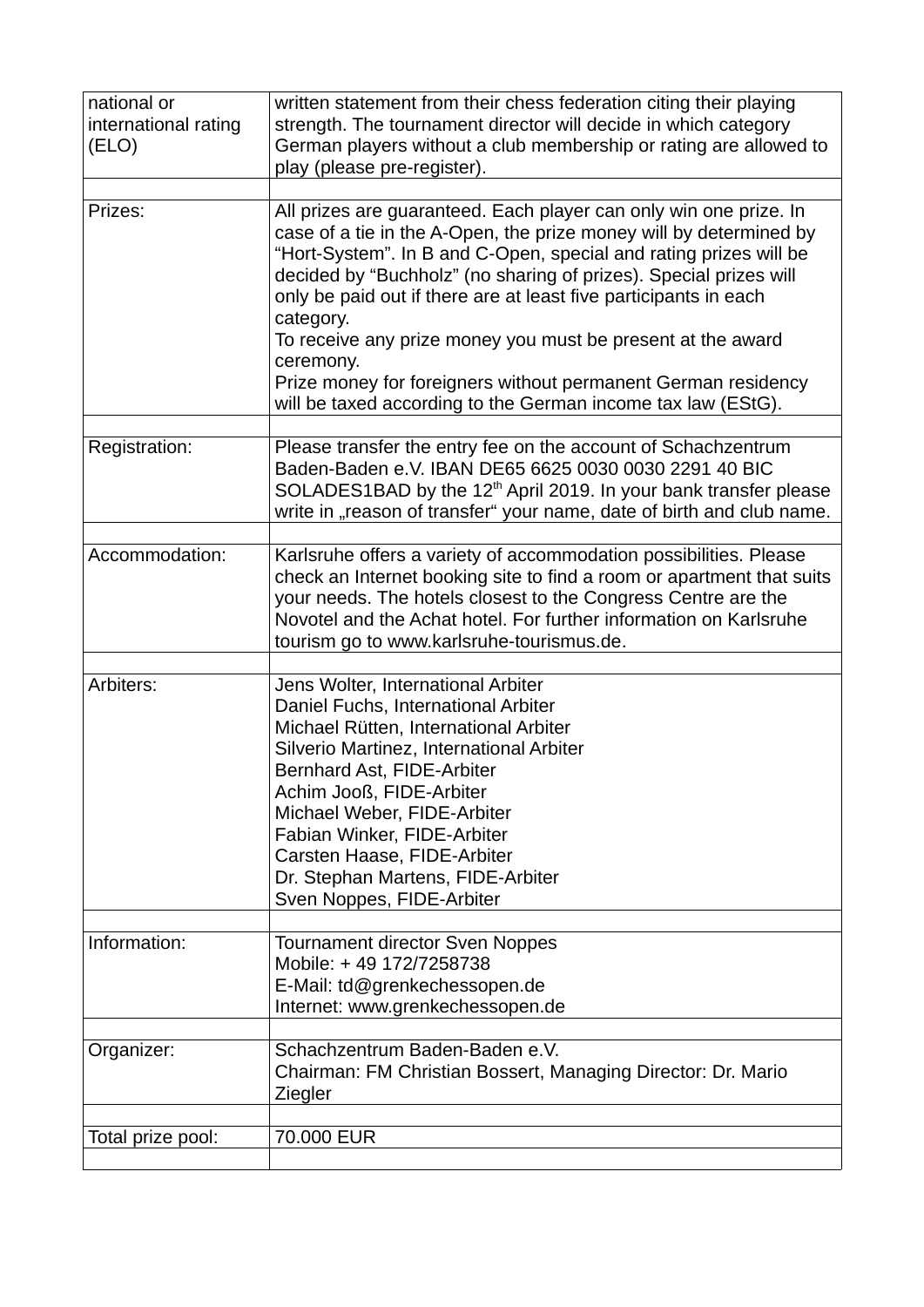| A-Open                                                               |                                                                                                                                                                                                                                                                                                                                                                  |  |
|----------------------------------------------------------------------|------------------------------------------------------------------------------------------------------------------------------------------------------------------------------------------------------------------------------------------------------------------------------------------------------------------------------------------------------------------|--|
| (for Players national rating/ELO >1900)                              |                                                                                                                                                                                                                                                                                                                                                                  |  |
| Prize pool:                                                          | 60.250 EUR                                                                                                                                                                                                                                                                                                                                                       |  |
| Prizes:                                                              | 20.000 EUR + Trophy, 10.000 EUR, 7.000 EUR, 5.000 EUR, 3.000<br>EUR, 2.000 EUR, 1.500 EUR, 1.000 EUR, 700 EUR, 500 EUR, 400<br>EUR, 300 EUR, 250 EUR, 200 EUR, 150 EUR, 100 EUR                                                                                                                                                                                  |  |
| Special prizes:                                                      | Team prize (4 players from the same club): 300 EUR, 200 EUR,<br><b>100 EUR</b><br>Seniors: (1959 and older): 750 EUR<br>Women: 3.000 EUR, 2.000 EUR, 1.000 EUR<br>Rating ELO/DWZ 2350-2201: 200 EUR<br>Rating ELO/DWZ 2200-2101: 200 EUR<br>Rating ELO/DWZ 2100-2001: 200 EUR<br>Rating ELO/DWZ 2000-1801: 200 EUR                                               |  |
| Entry fee:                                                           | Adults 65 EUR<br>Players born 1999 and younger 45 EUR<br>Players born 2005 and younger 30 EUR<br>Registration by Friday 12 <sup>th</sup> April 2019. After that date registration will<br>be $+5$ EUR = (70/50/35).<br>Free entry for GM/IM/WGM/WIM                                                                                                              |  |
|                                                                      | <b>B-Open</b><br>(for players national rating/ELO < 2000)                                                                                                                                                                                                                                                                                                        |  |
| Prize pool:                                                          | 7.750 EUR                                                                                                                                                                                                                                                                                                                                                        |  |
|                                                                      |                                                                                                                                                                                                                                                                                                                                                                  |  |
| Prizes:                                                              | 2.000 EUR + Trophy, 1.500 EUR, 1.000 EUR, 750 EUR, 500 EUR,<br>300 EUR, 200 EUR, 100 EUR, 50 EUR                                                                                                                                                                                                                                                                 |  |
| Special prizes:                                                      | Team prize (4 players from the same club): 200 EUR, 150 EUR,<br><b>100 EUR</b><br>Best student (born 2005 and younger): 150 EUR<br>Best seniors (born 1959 and older): 150 EUR<br>Best woman: 150 EUR<br>ELO/DWZ 1700-1551: 150 EUR<br>ELO/DWZ 1550-1: 150 EUR<br>Biggest rating gain: 150 EUR (according to the preliminary results<br>before the prize giving) |  |
| Entry fee:                                                           | <b>Adults 50 EUR</b><br>Players born 1999 and younger 35 EUR<br>Players born 2005 and younger 25 EUR<br>Registration by Friday 12 <sup>th</sup> April 2019. After that date registration will<br>be $+5$ EUR = $(55/40/30)$                                                                                                                                      |  |
| C-Open<br>(for Players national rating /ELO <1400 or without rating) |                                                                                                                                                                                                                                                                                                                                                                  |  |